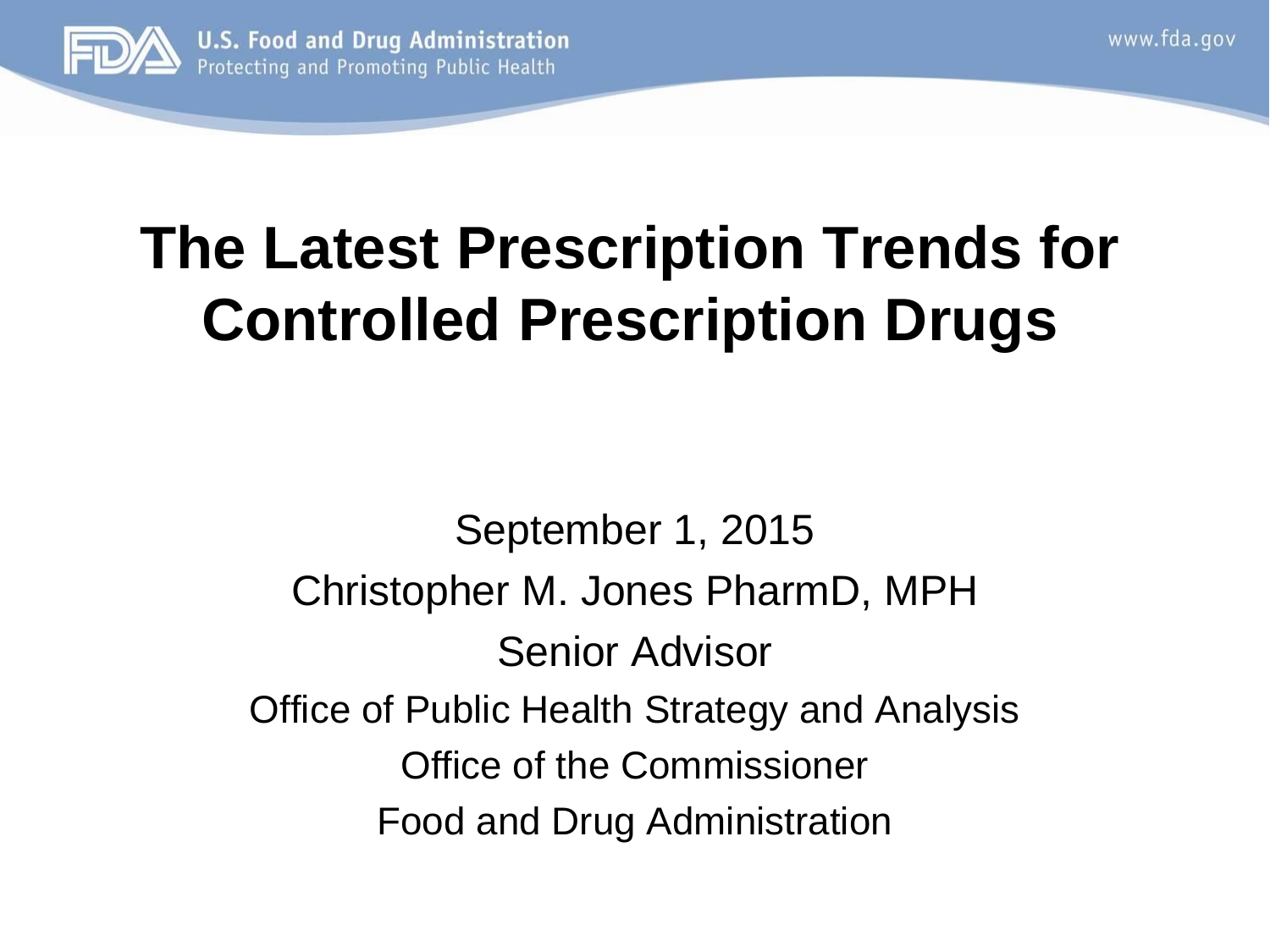www.fda.gov



**U.S. Food and Drug Administration** Protecting and Promoting Public Health

# **Overview**

- • Data source
- Opioid analgesics
- Benzodiazepines
- • Stimulants
- Opioid use disorder medication assisted treatments
- Conclusions 2008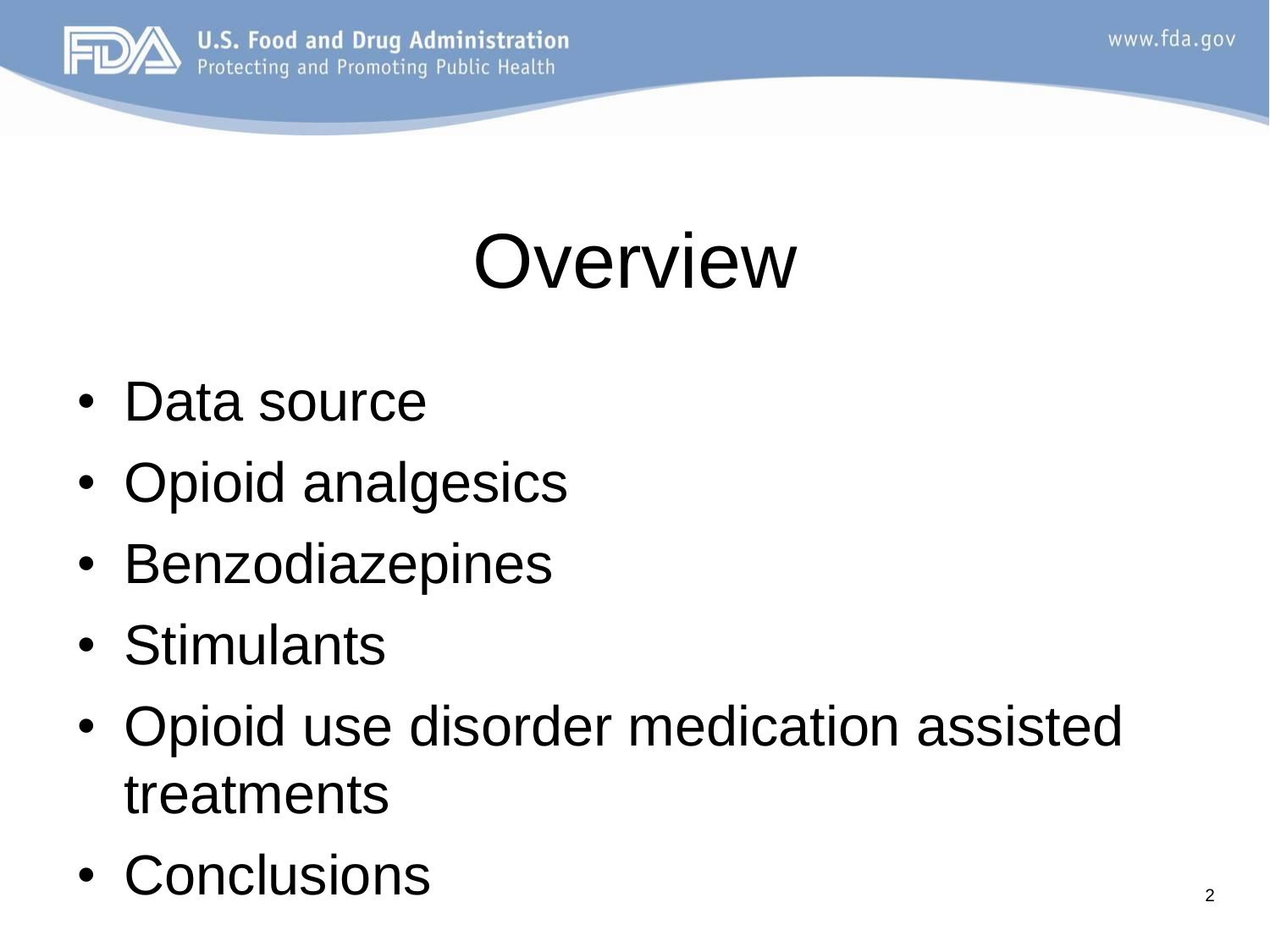

**U.S. Food and Drug Administration** Protecting and Promoting Public Health

# Data Source

- Data from IMS Health
	- National Prescription Audit
	- National Prescription Audit Extended Insights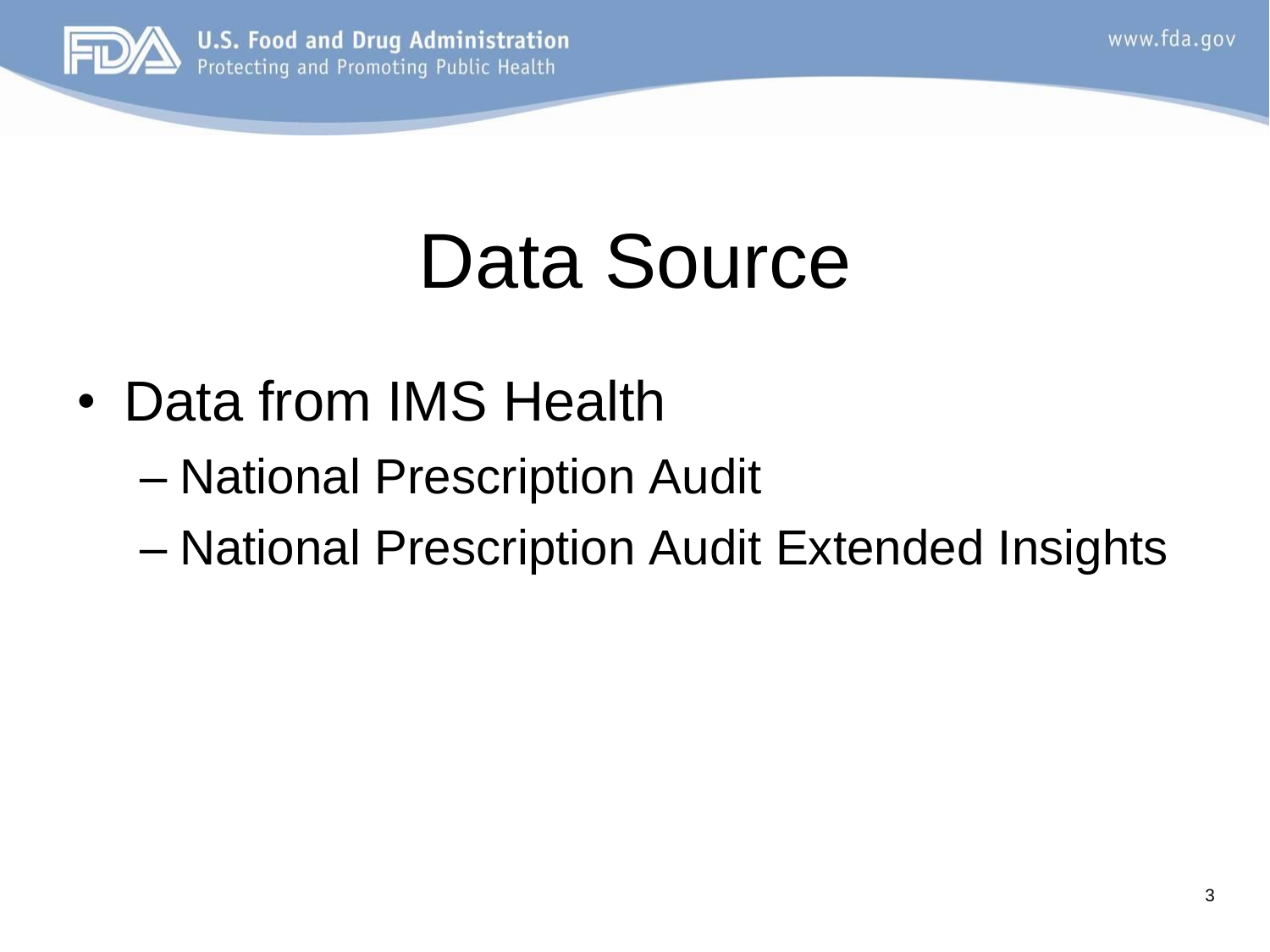

# **OPIOID ANALGESICS**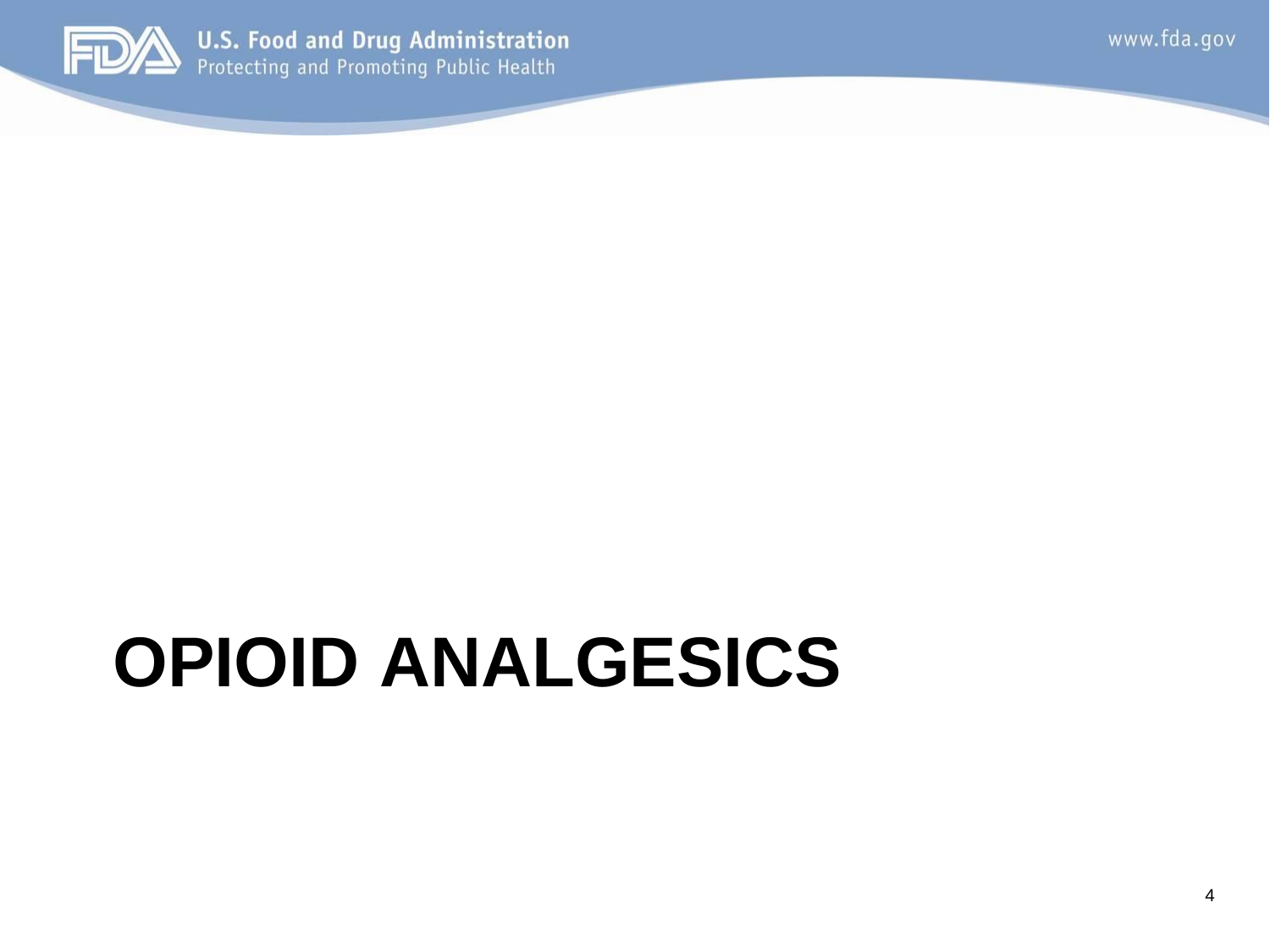

#### **Opioid analgesic prescriptions dispensed from US retail pharmacies, Q42009-Q22015**

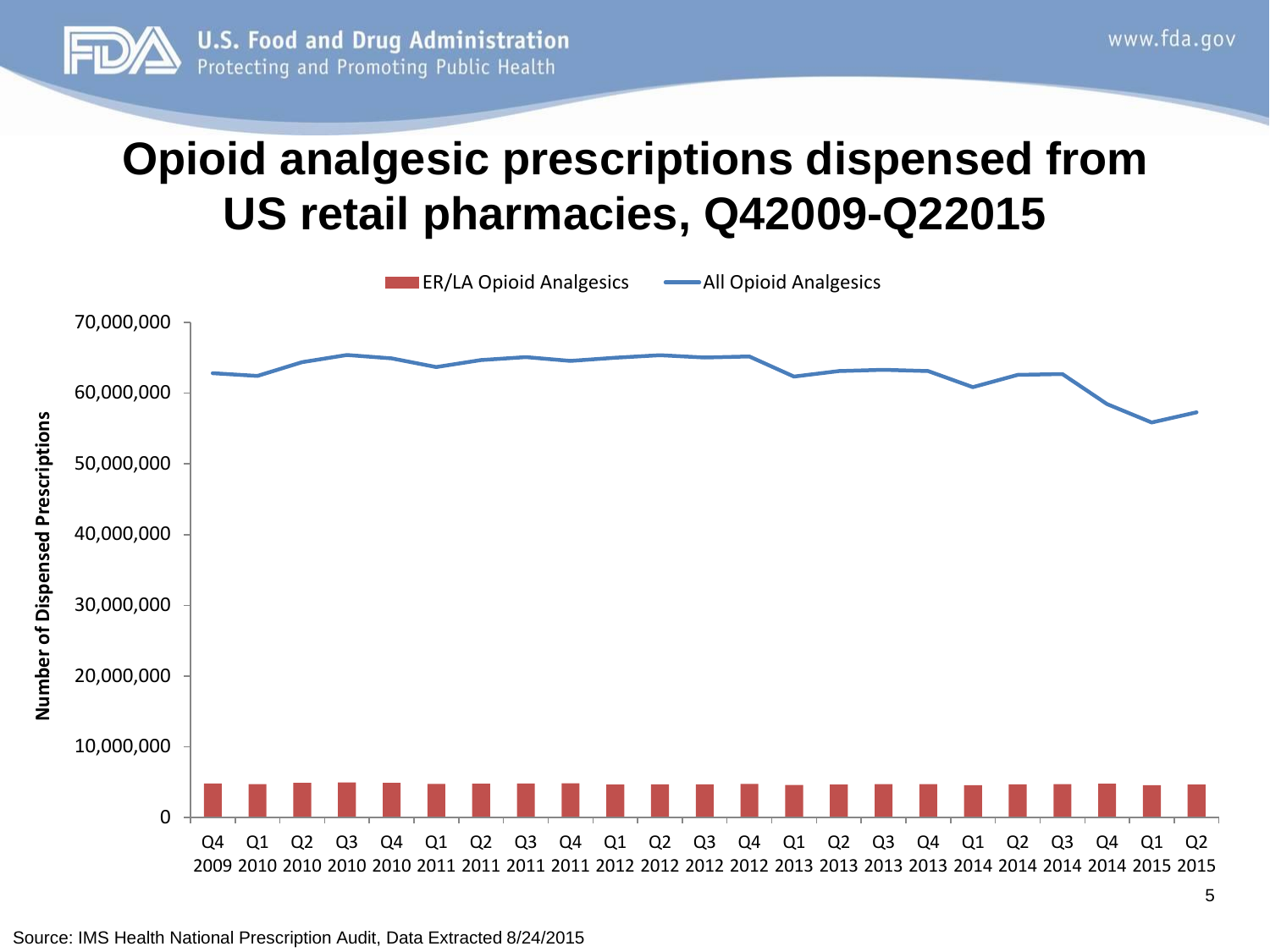

#### **Opioid analgesic prescriptions dispensed from US % of All Opioids retail pharmacies for select opioids, Q42009-Q22015**



Source: IMS Health National Prescription Audit, Data Extracted 8/24/2015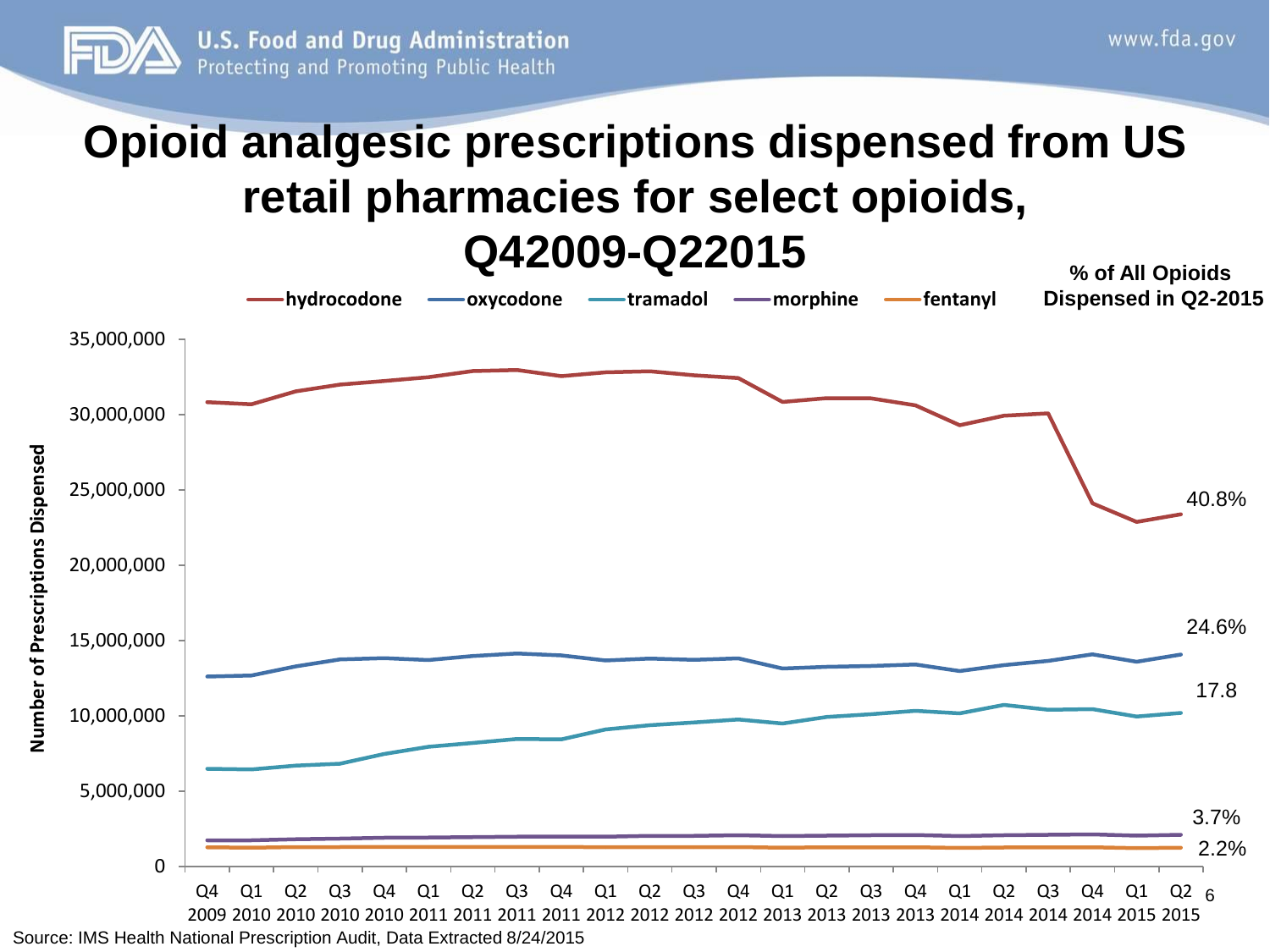

#### **Opioid analgesic prescriptions dispensed from US retail pharmacies by provider specialty, 2010-2014**

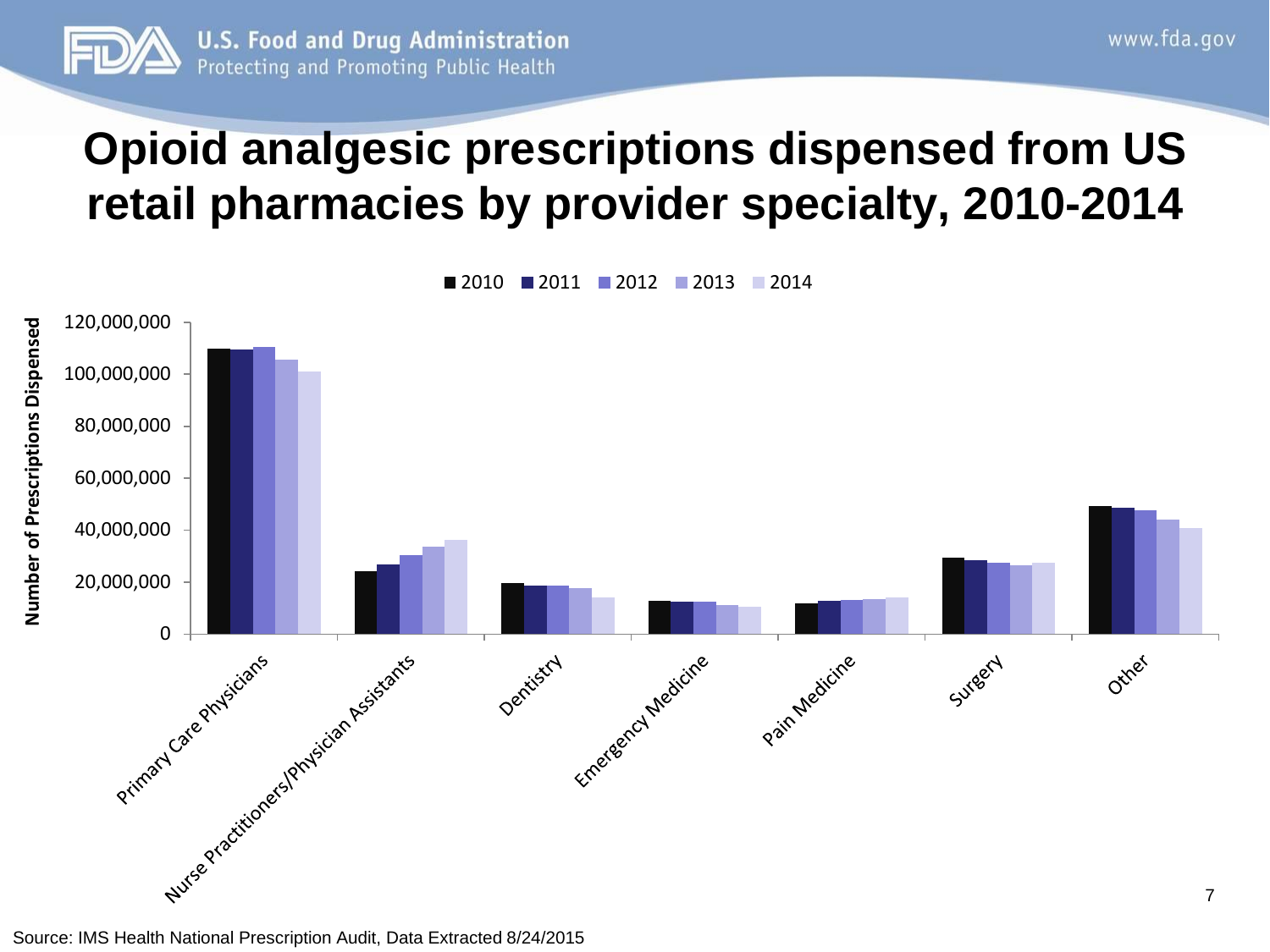

#### **Percentage of opioid analgesic prescriptions dispensed from US retail pharmacies by specialty, 2010 vs 2014**

2010 2014

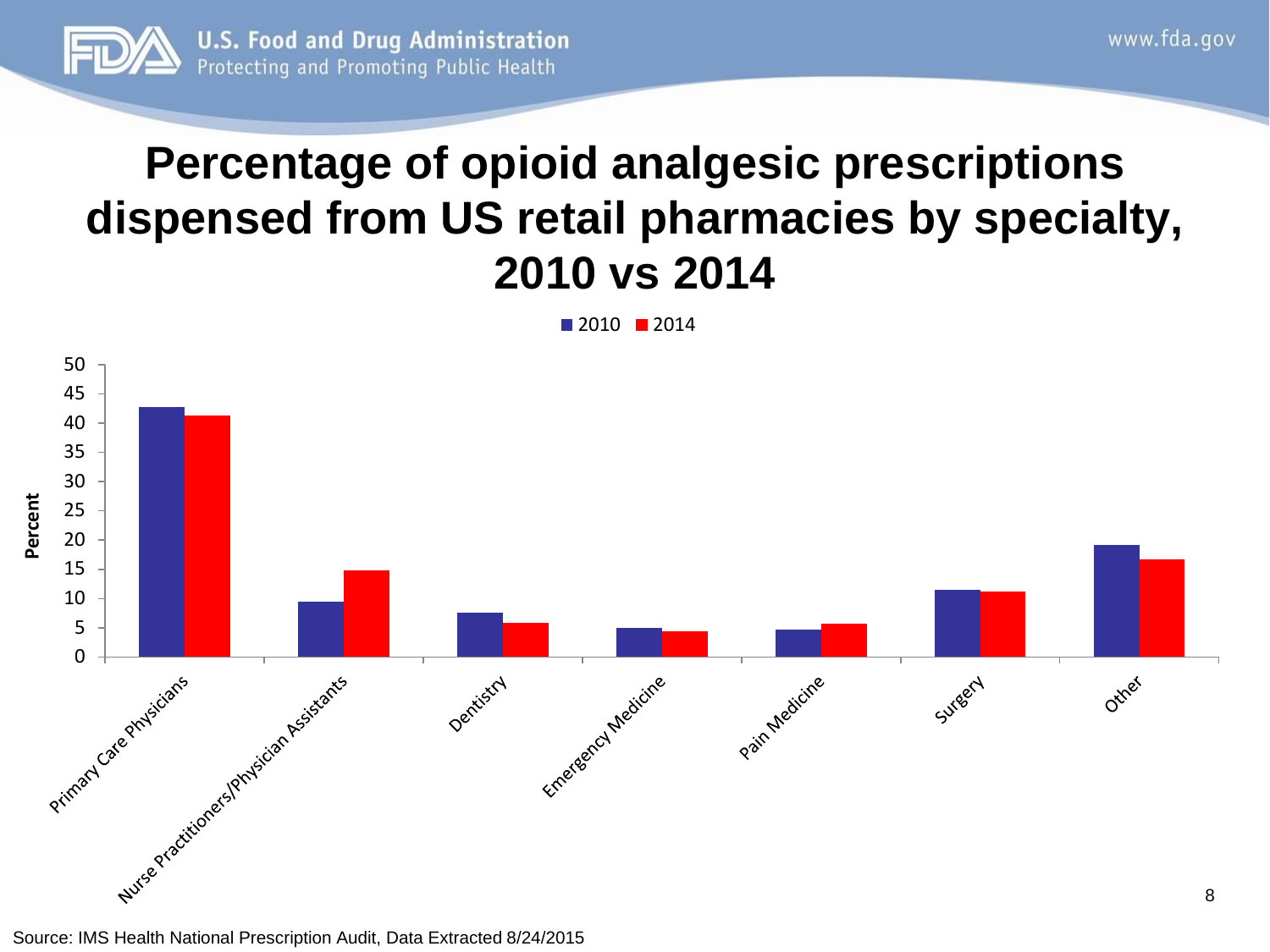

#### **Opioid analgesic prescriptions dispensed from US retail pharmacies by gender, August 2014-July 2015**

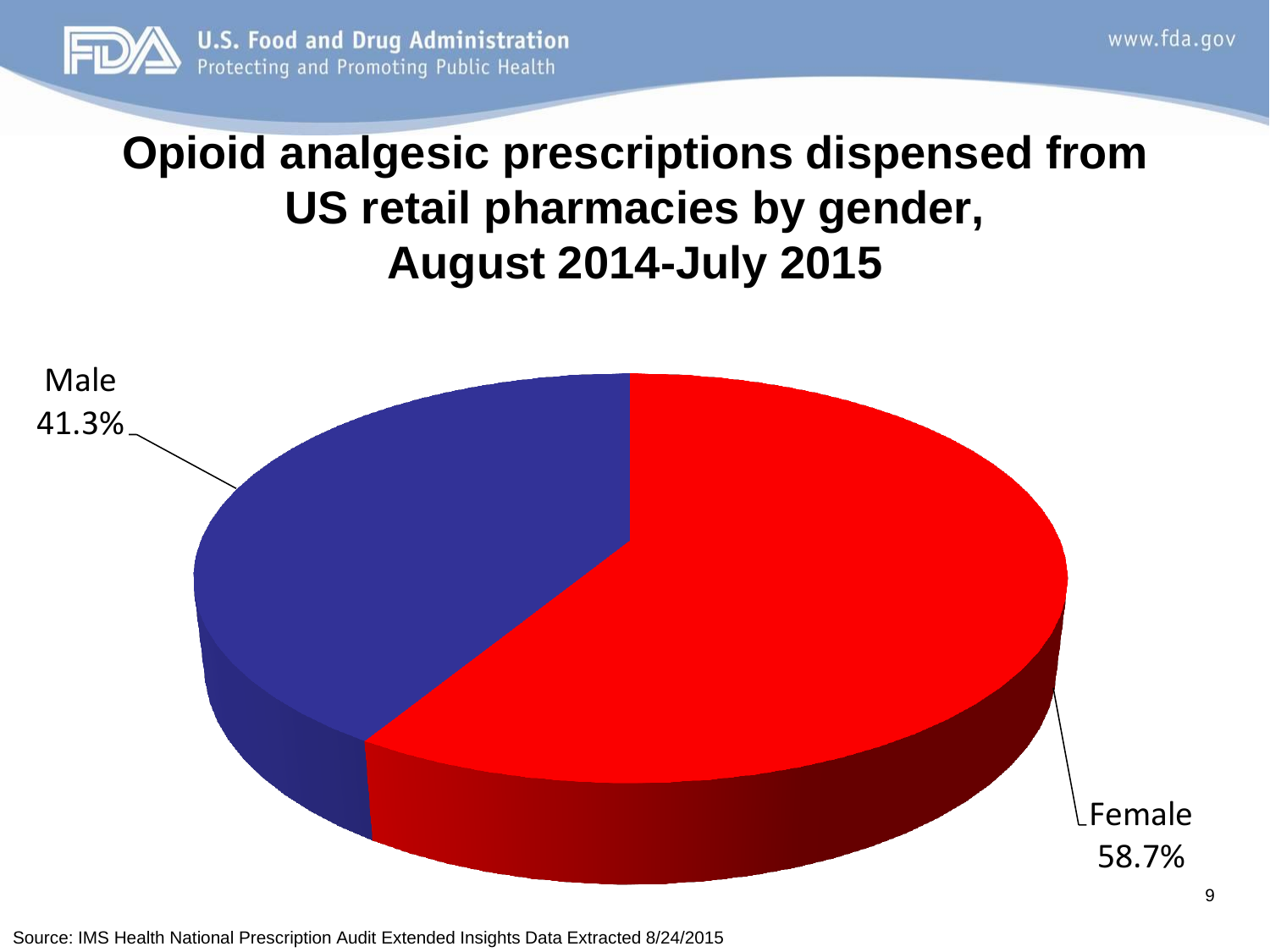

10

#### **Opioid analgesic prescriptions dispensed from US retail pharmacies by age group, August 2014-July 2015**



Source: IMS Health National Prescription Audit Extended Insights Data Extracted 8/24/2015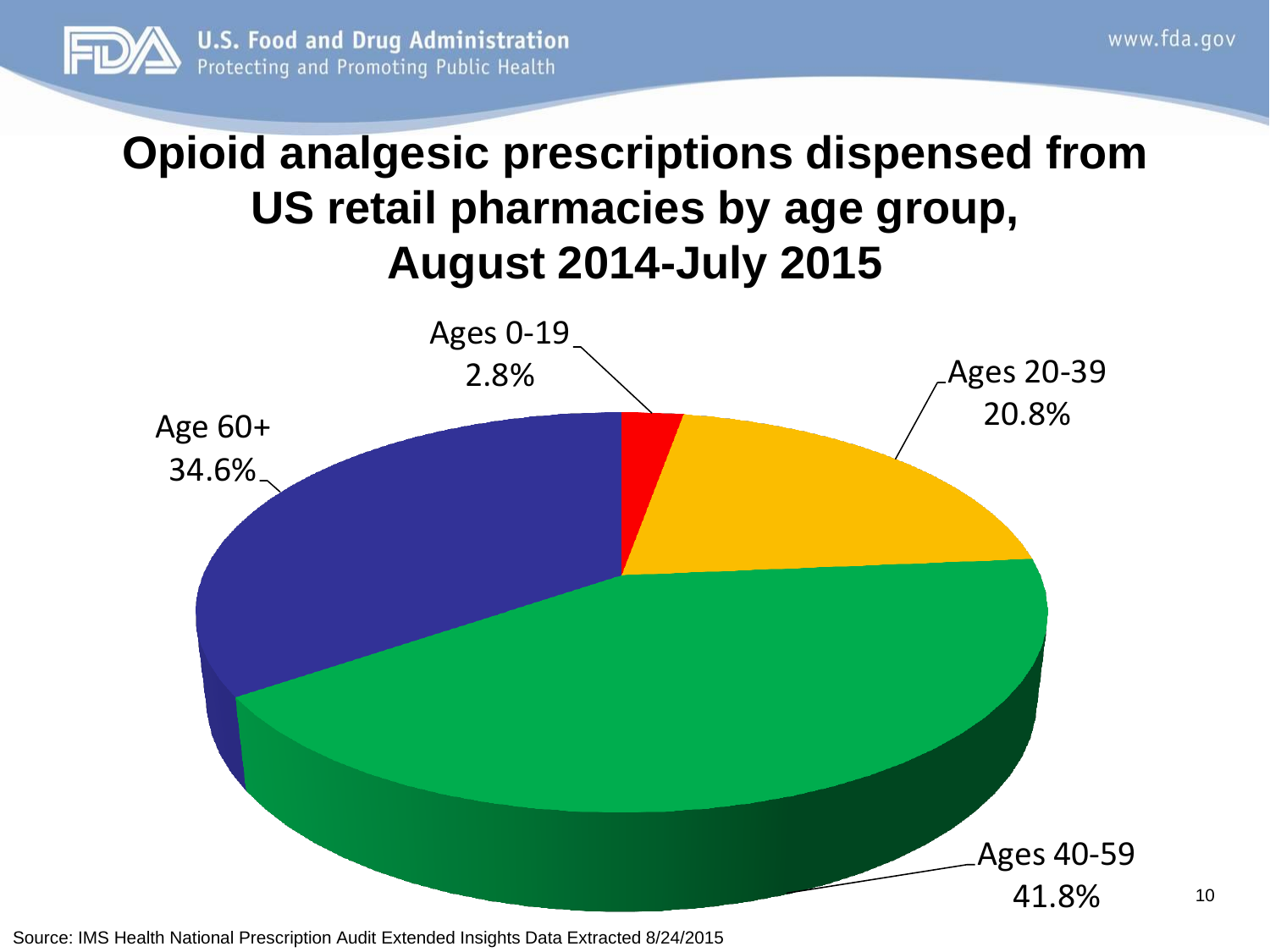

### **BENZODIAZEPINES**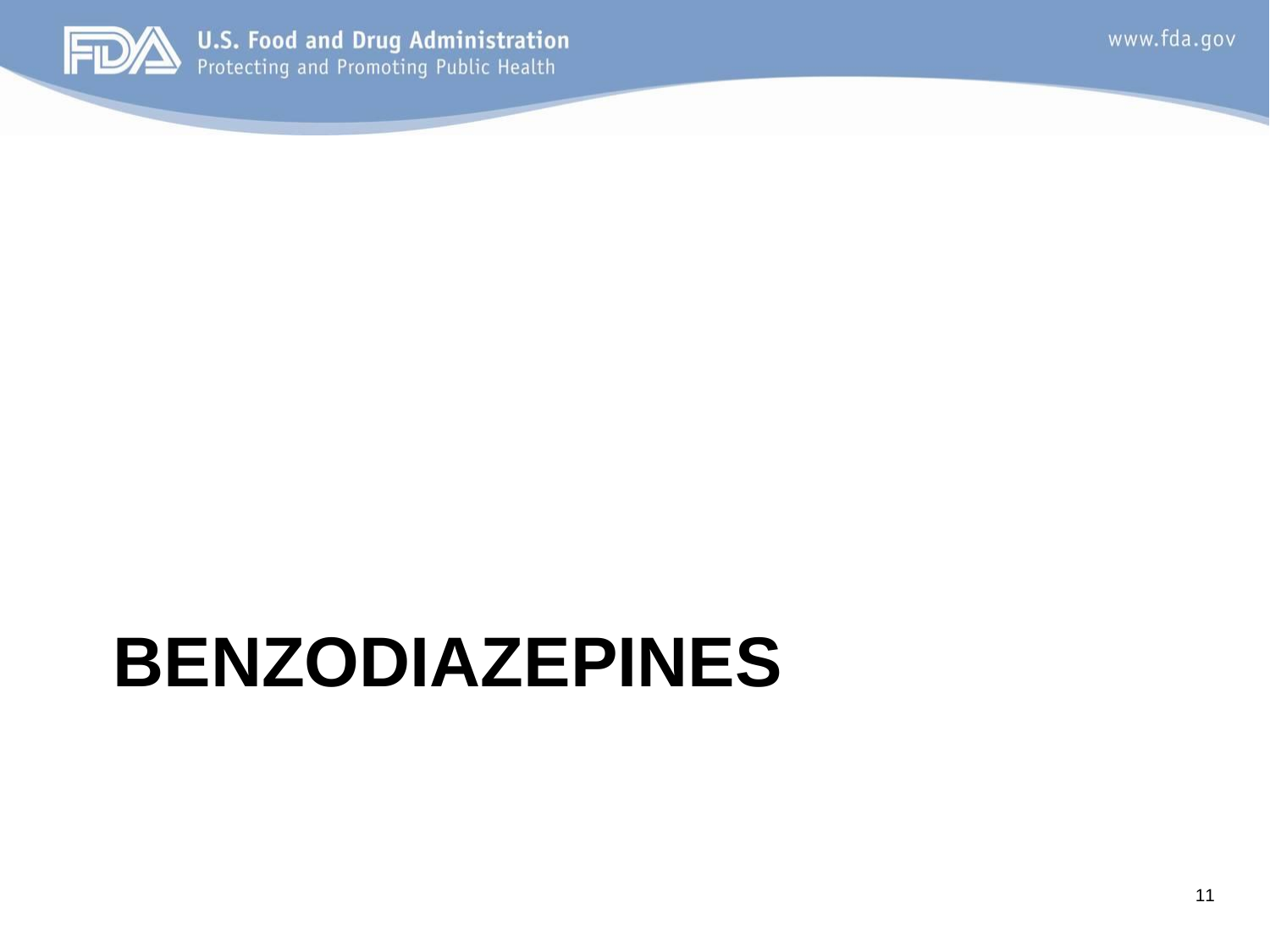

#### **Benzodiazepine prescriptions dispensed from US retail pharmacies, Q42009-Q22015**

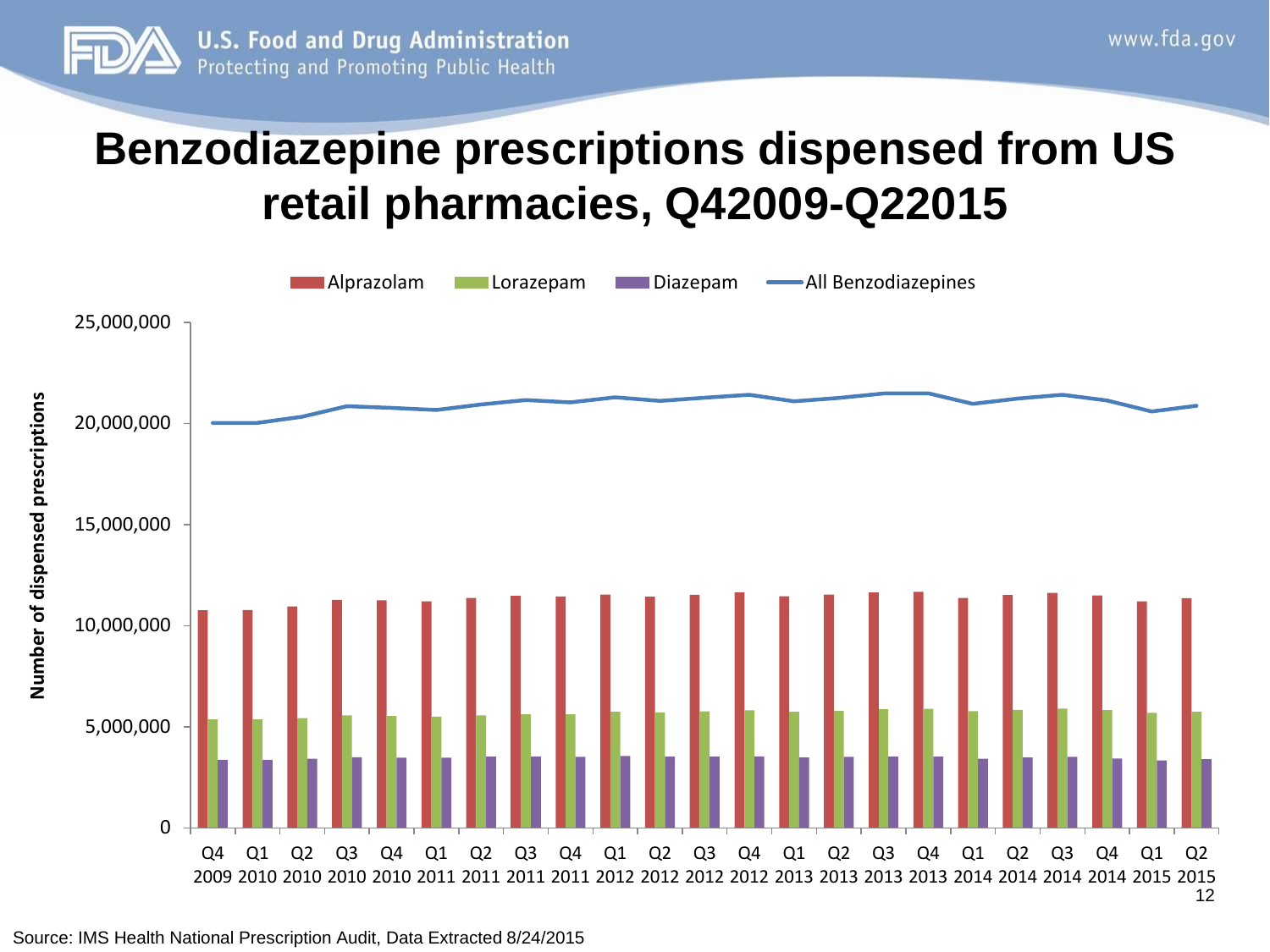

#### **Benzodiazepine prescriptions dispensed from US retail pharmacies by provider specialty, 2010-2014**

2010 2011 2012 2013 2014 60,000,000 50,000,000 **Number of dispensed prescriptions**  Number of dispensed prescriptions 40,000,000 30,000,000 20,000,000 10,000,000  $\Omega$ Primary Care Physicians Murse Practitioners/Physician Psychiatrist/Psychologists Other 13

 Source: IMS Health National Prescription Audit, Data Extracted 8/24/2015 Assistants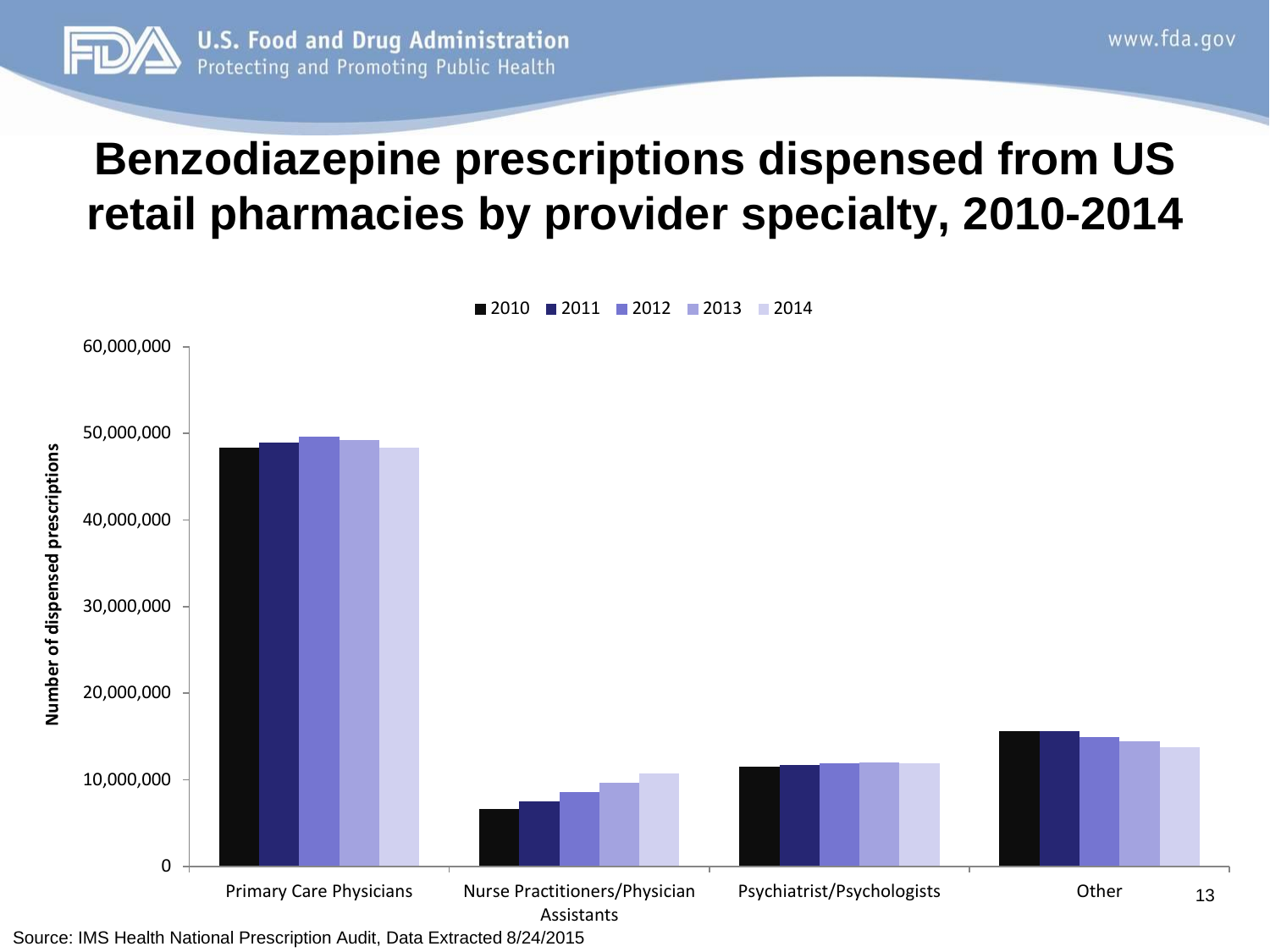

#### **Percentage of benzodiazepine prescriptions dispensed from US retail pharmacies by specialty, 2010 vs 2014**

2010 2014



Source: IMS Health National Prescription Audit, Data Extracted 8/24/2015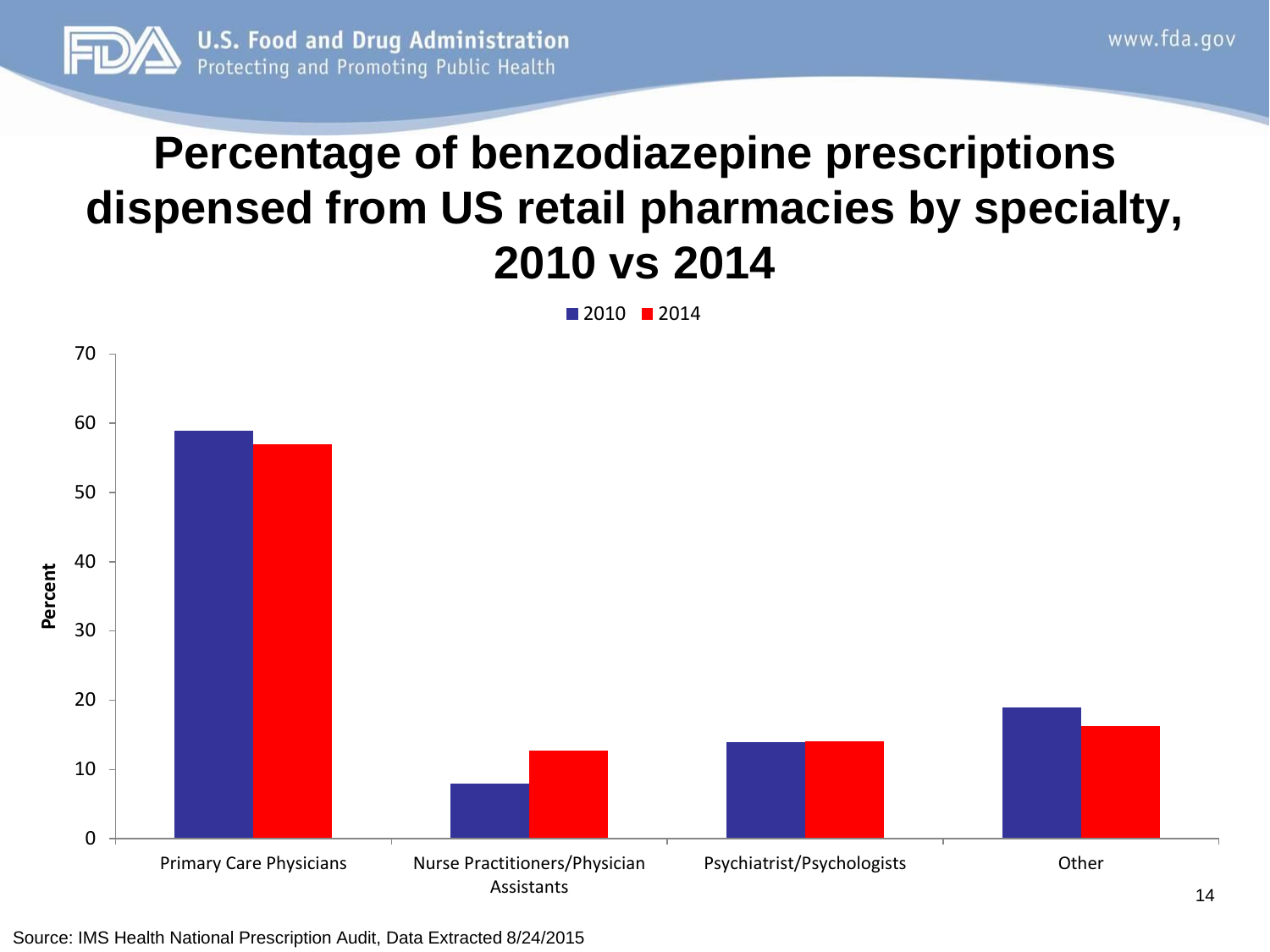

#### **US retail pharmacies by gender, Benzodiazepine prescriptions dispensed from August 2014-July 2015**

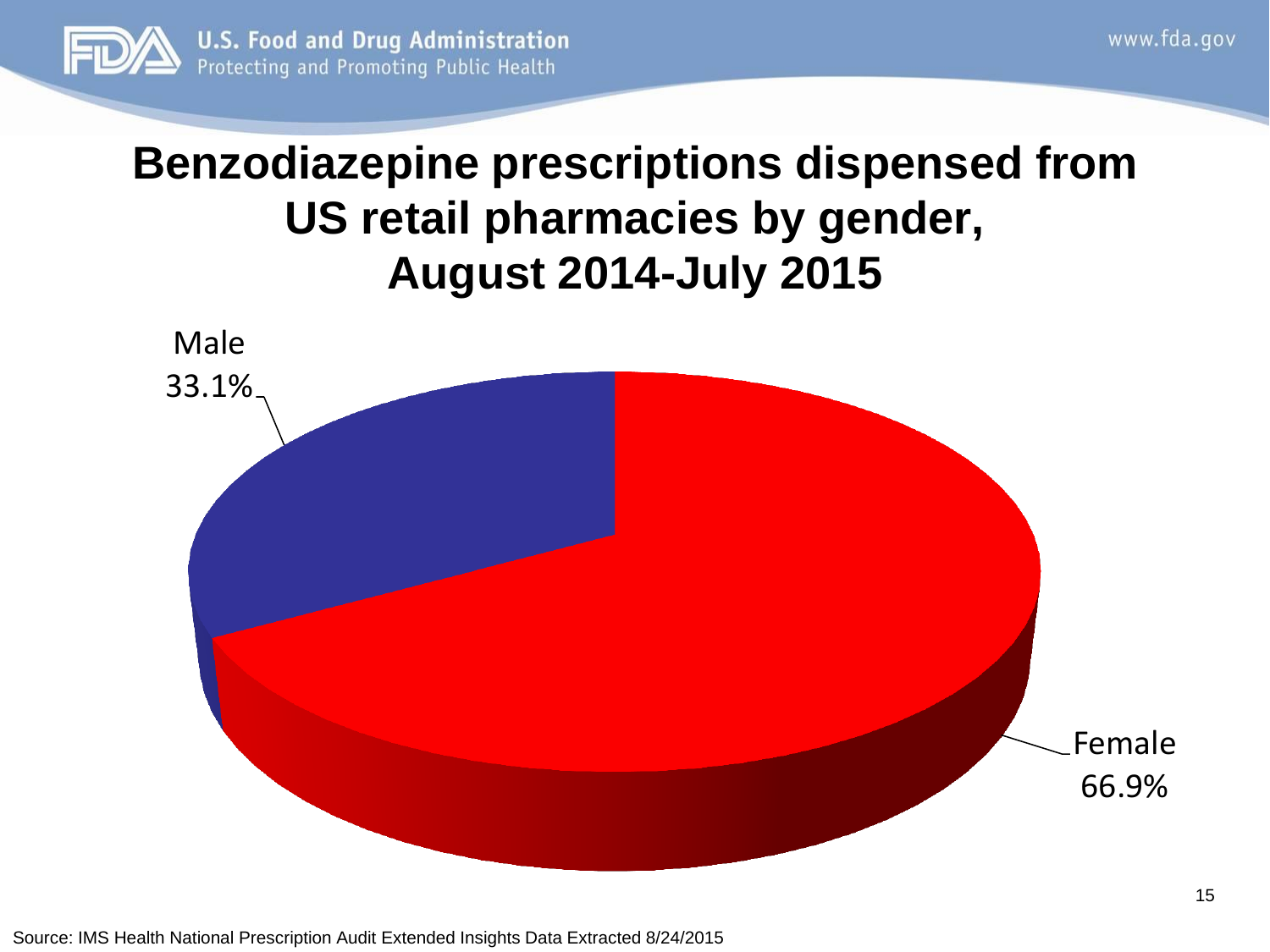

16

#### **Benzodiazepine prescriptions dispensed from US retail pharmacies by age group, August 2014-July 2015**



Source: IMS Health National Prescription Audit Extended Insights Data Extracted 8/24/2015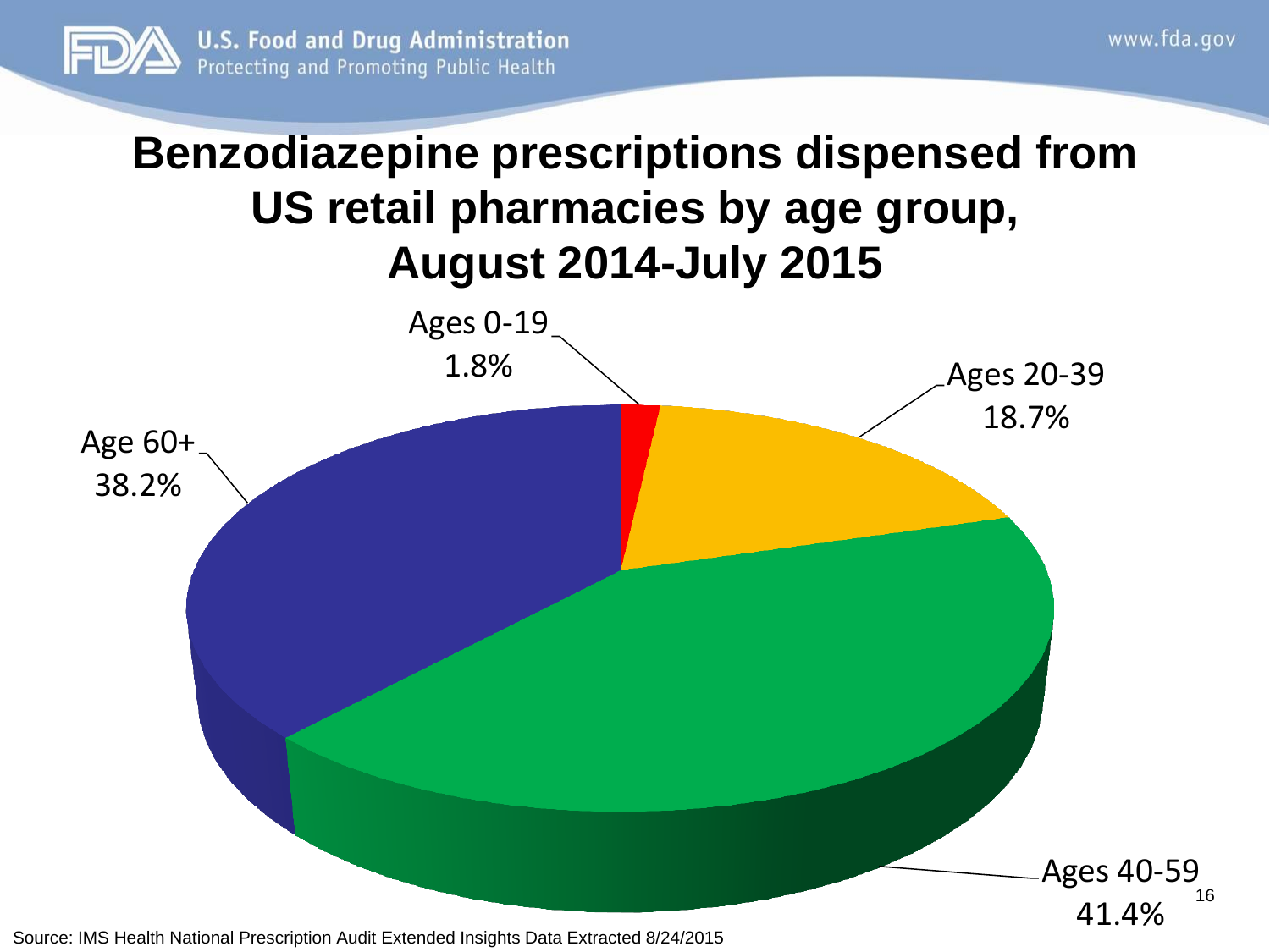

### **STIMULANTS**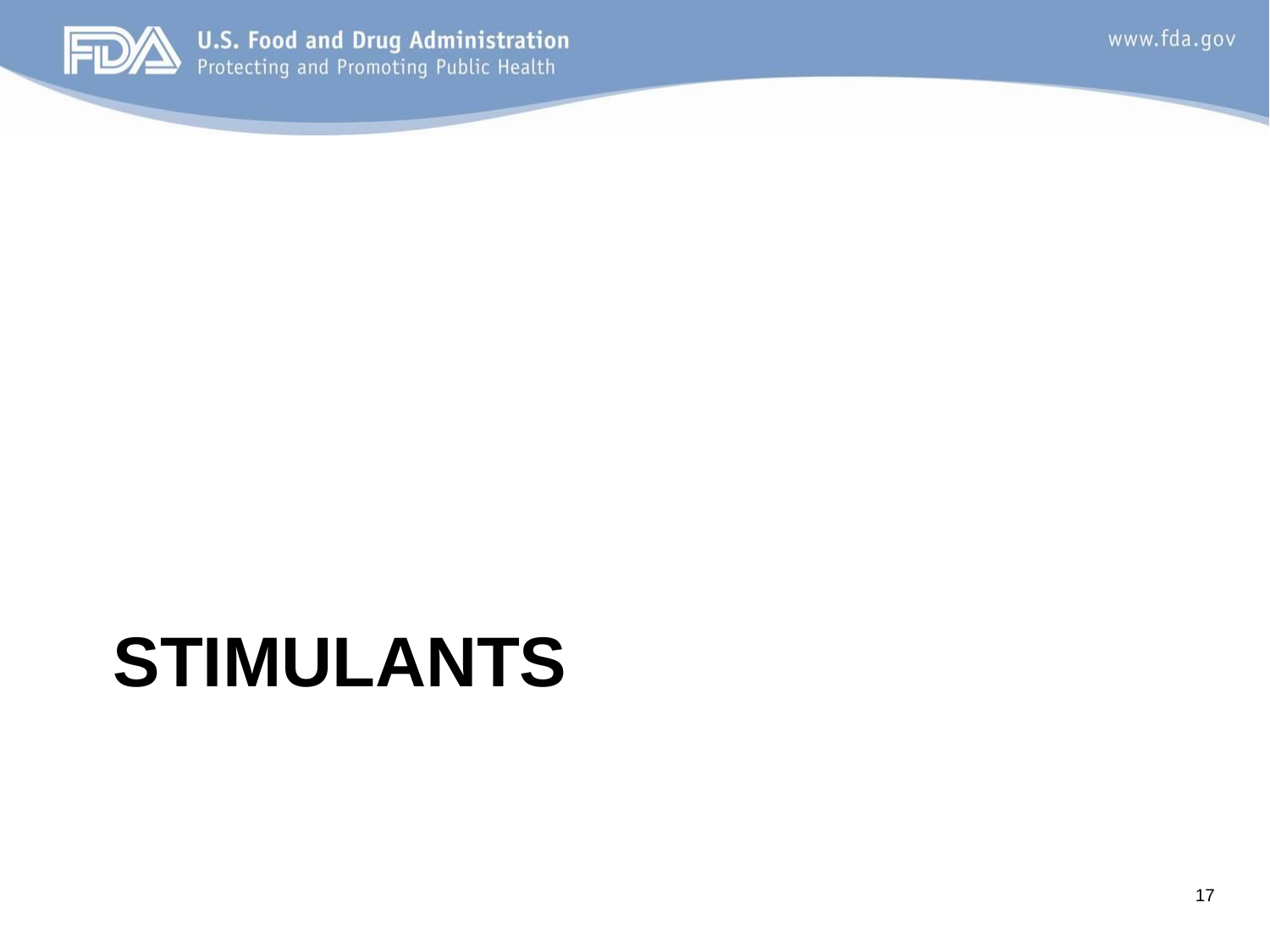

18

### **Stimulant\* prescriptions dispensed from US retail pharmacies, Q42009-Q22015**



 Source: IMS Health National Prescription Audit, Data Extracted 8/24/2015 \* includes: amphetamine, amphetamine-dextroamphetamine, dextroamphetamine,, dexmethylphenidate, lisdexamfetamine, methamphetamine, methylphenidate, pemoline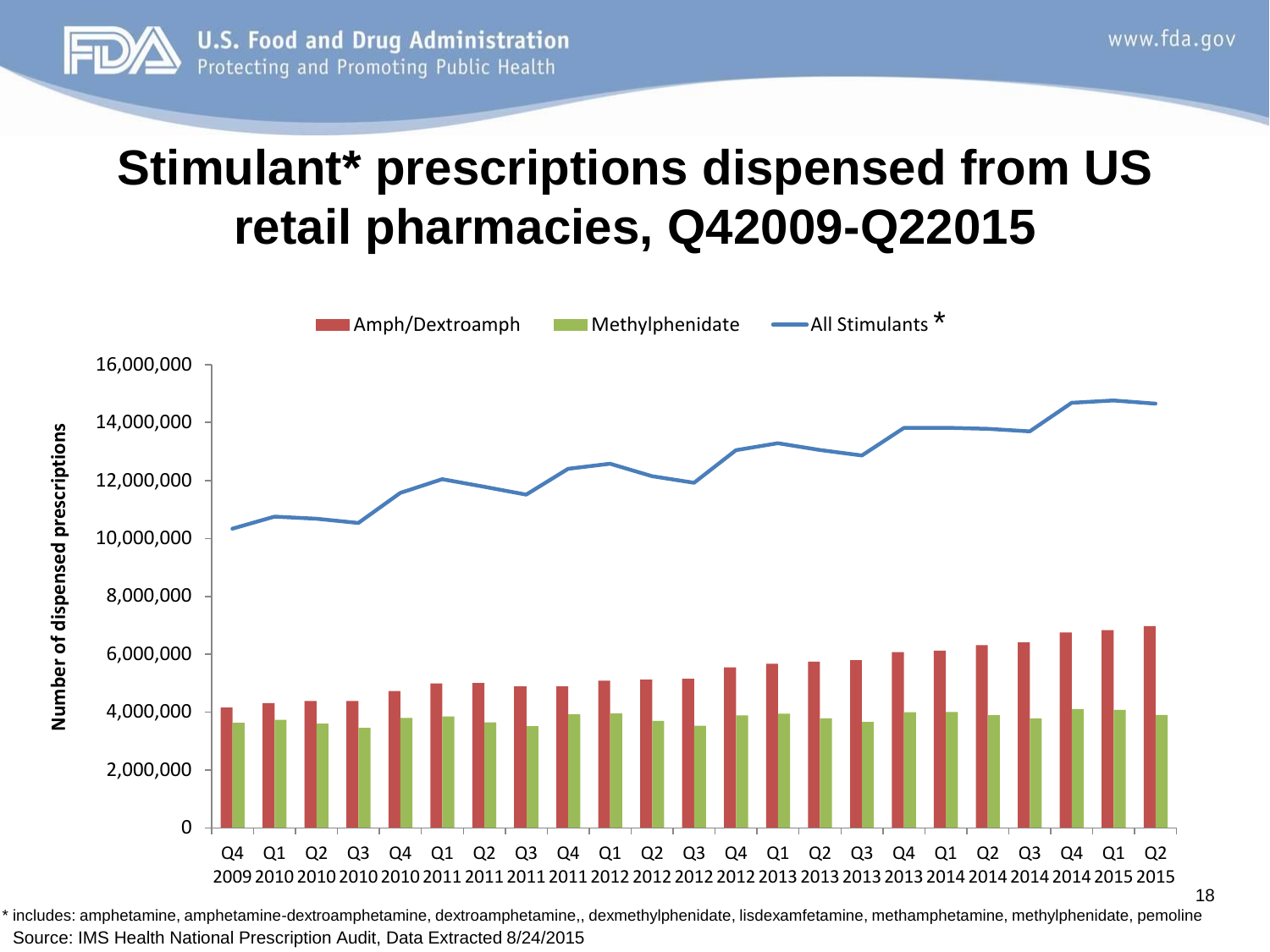

#### **Stimulant\* prescriptions dispensed from US retail pharmacies by provider specialty, 2010-2014**



 Source: IMS Health National Prescription Audit, Data Extracted 8/24/2015 Assistants \* includes: amphetamine, amphetamine-dextroamphetamine, dextroamphetamine,, dexmethylphenidate, lisdexamfetamine, methamphetamine, methylphenidate, pemoline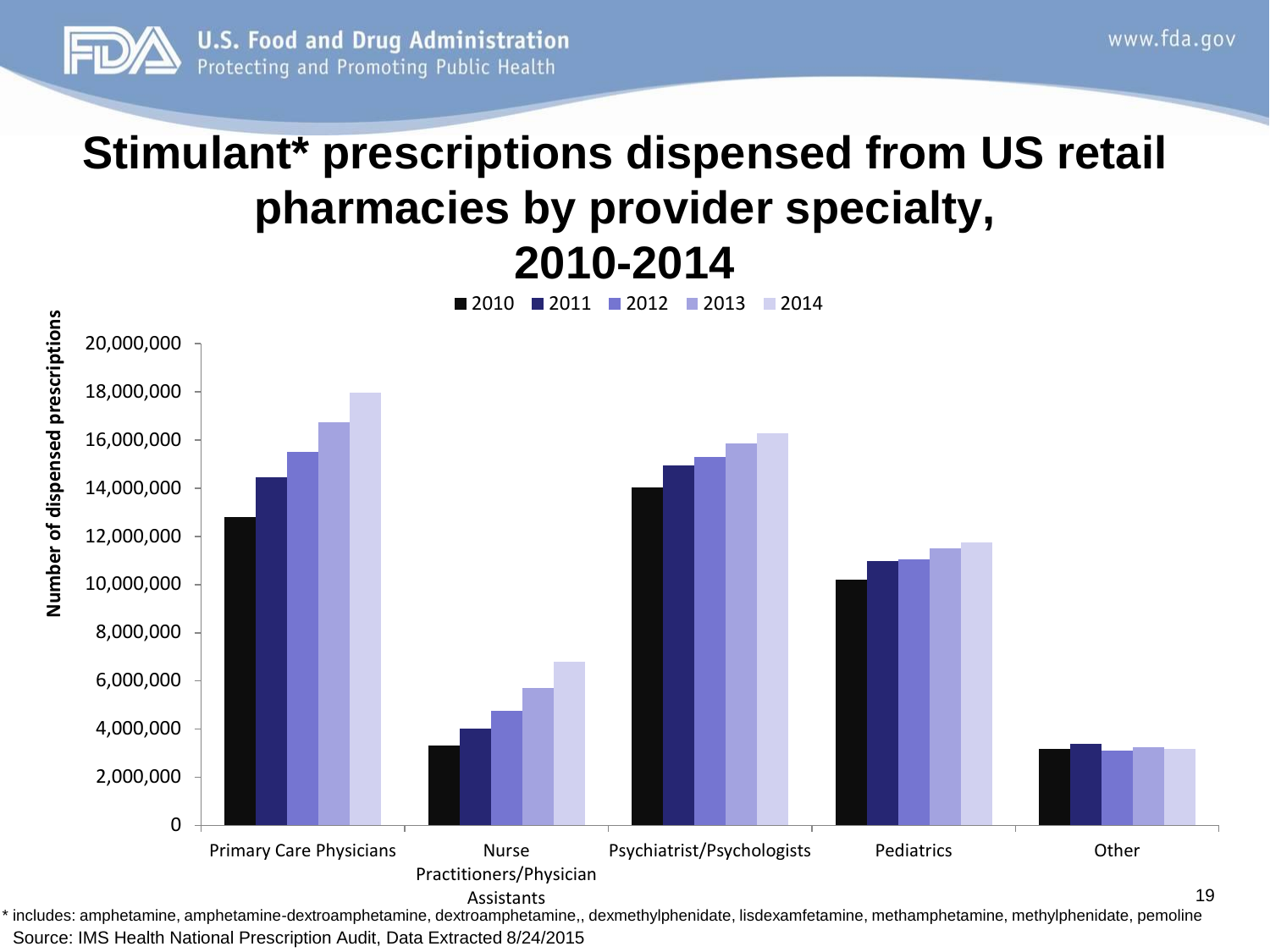

#### **from US retail pharmacies by specialty, Percentage of stimulant\* prescriptions dispensed 2010 vs 2014**

■ 2010 ■ 2014



 Source: IMS Health National Prescription Audit, Data Extracted 8/24/2015 \* includes: amphetamine, amphetamine-dextroamphetamine, dextroamphetamine,, dexmethylphenidate, lisdexamfetamine, methamphetamine, methylphenidate, pemoline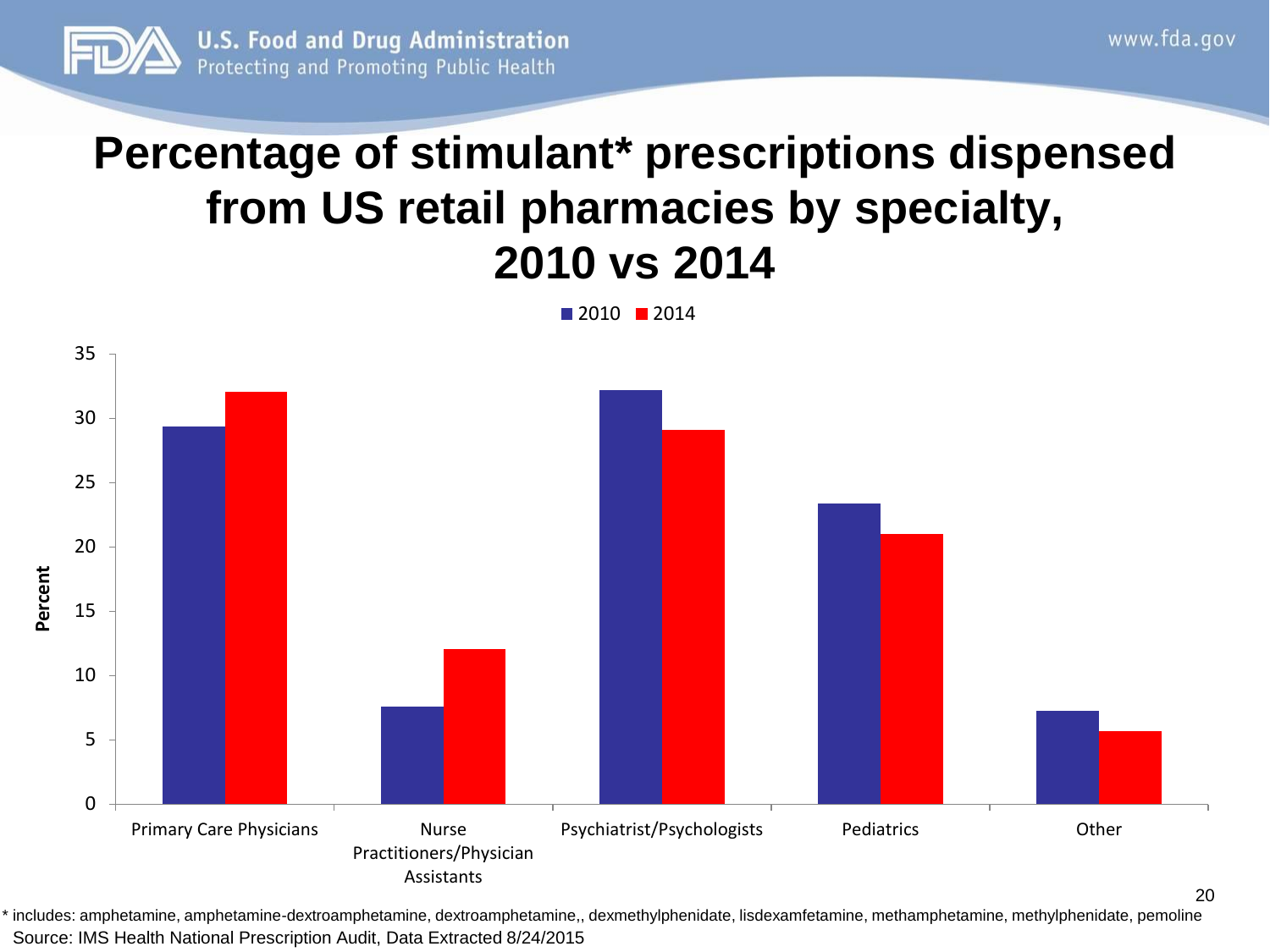

#### **US retail pharmacies by gender, Stimulant\* prescriptions dispensed from August 2014-July 2015**



 Pemoline, modafinil, armodafinil, caffeine, \*includes: amphetamine, amphetamine-dextroamphetamine, dextroamphetamine,, dexmethylphenidate, lisdexamfetamine, methamphetamine, methylphenidate, 21

Source: IMS Health National Prescription Audit Extended Insights Data Extracted 8/24/2015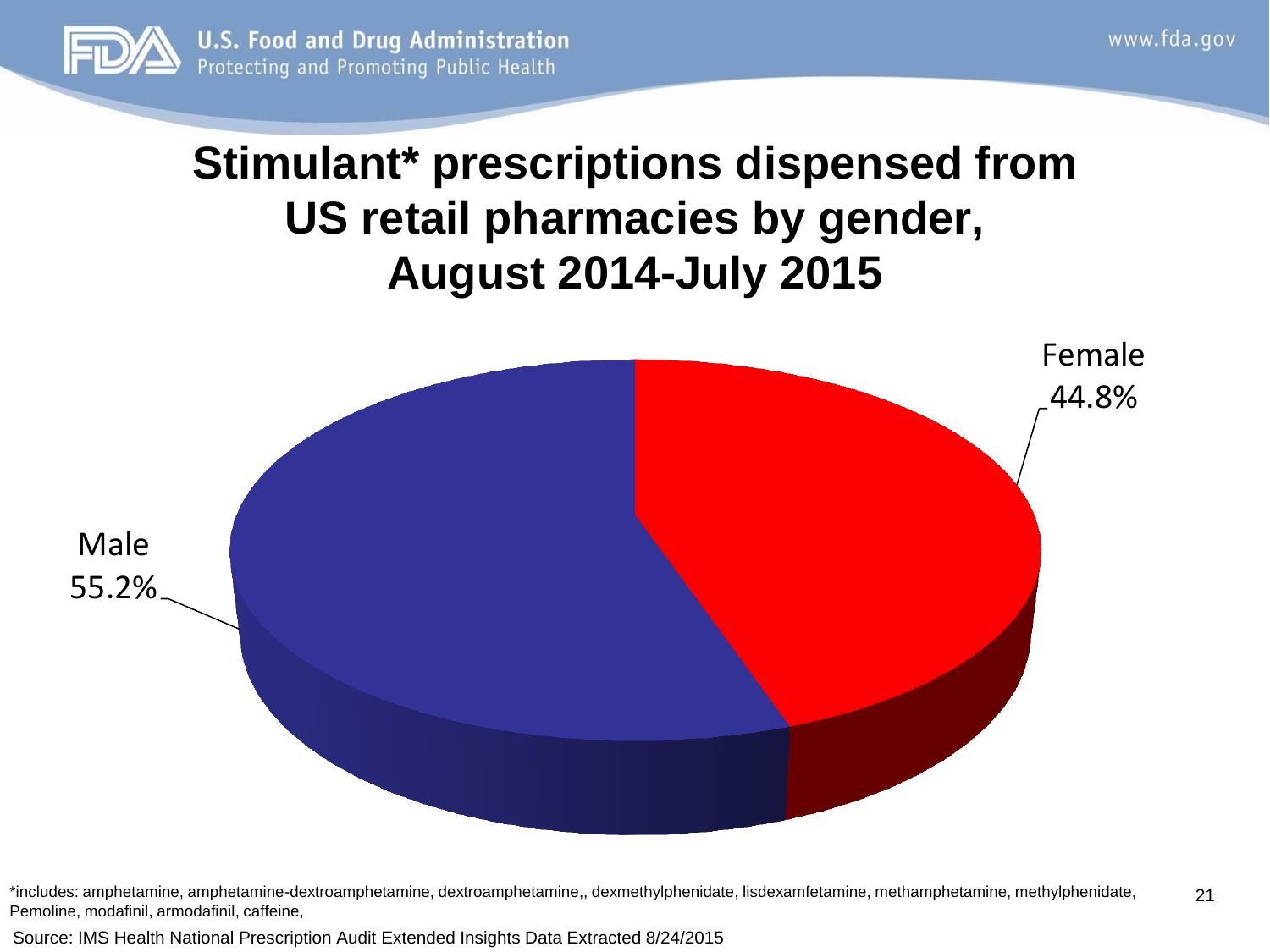

Pemoline, modafinil, armodafinil, caffeine,

#### **Stimulant\* prescriptions dispensed from US retail pharmacies by age group, August 2014-July 2015**



Source: IMS Health National Prescription Audit Extended Insights Data Extracted 8/24/2015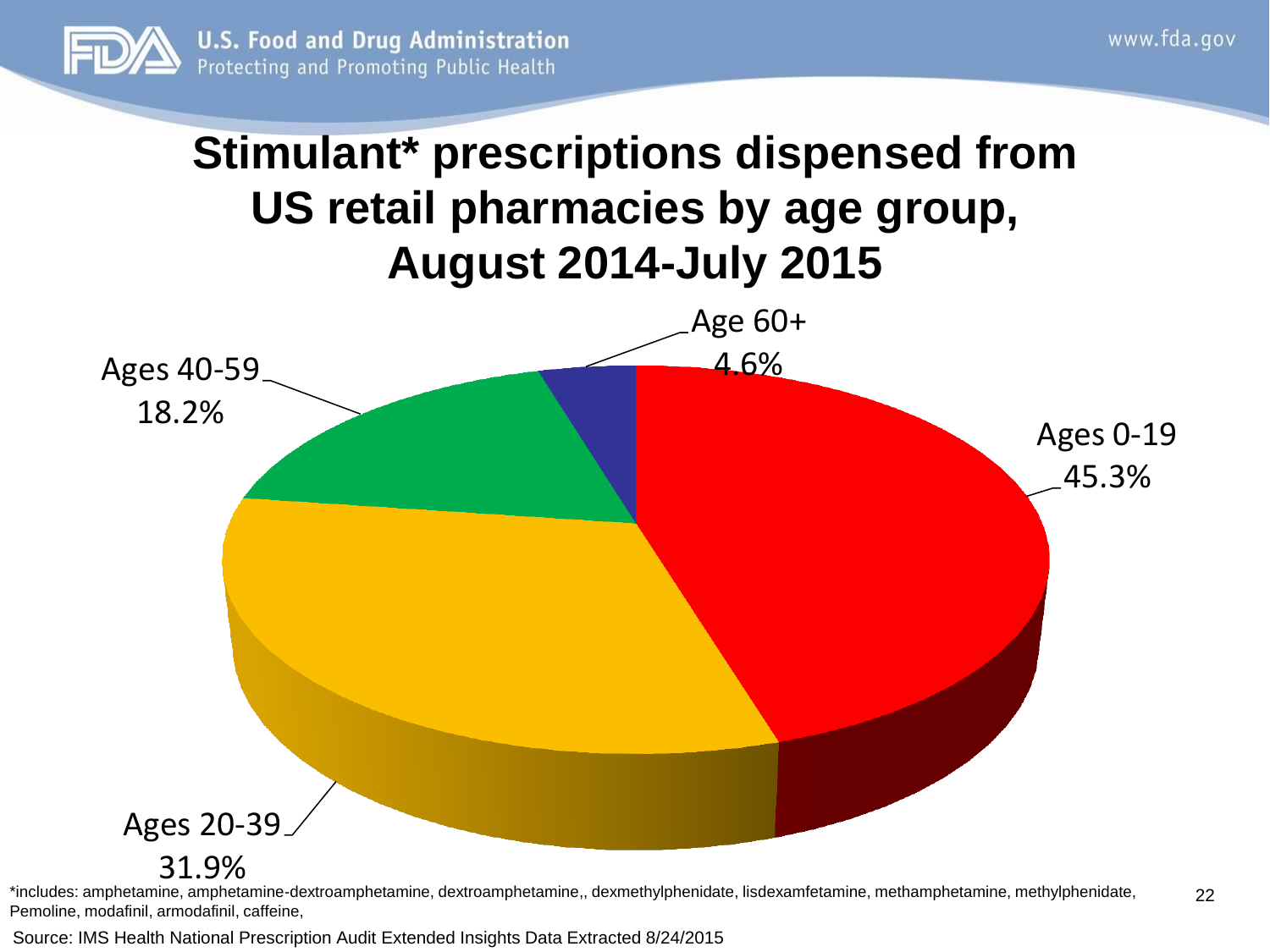### **OPIOID USE DISORDER MEDICATION ASSISTED TREATMENTS**

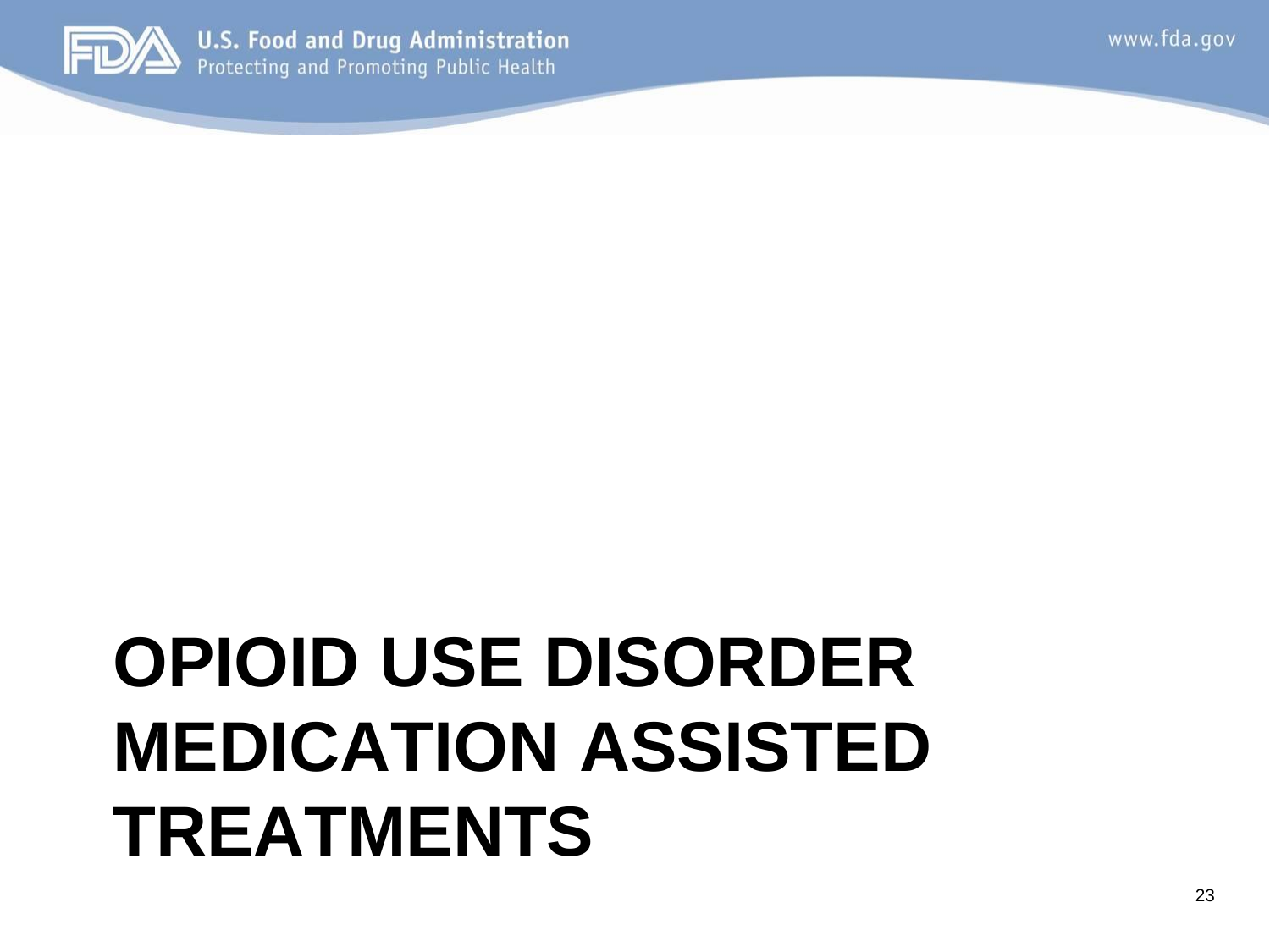

#### **Buprenorphine\* prescriptions dispensed from US retail pharmacies, Q42009-Q22015**



 Source: IMS Health National Prescription Audit, Data Extracted 8/24/2015 \*Does not include Butrans or Buprenex (or generics)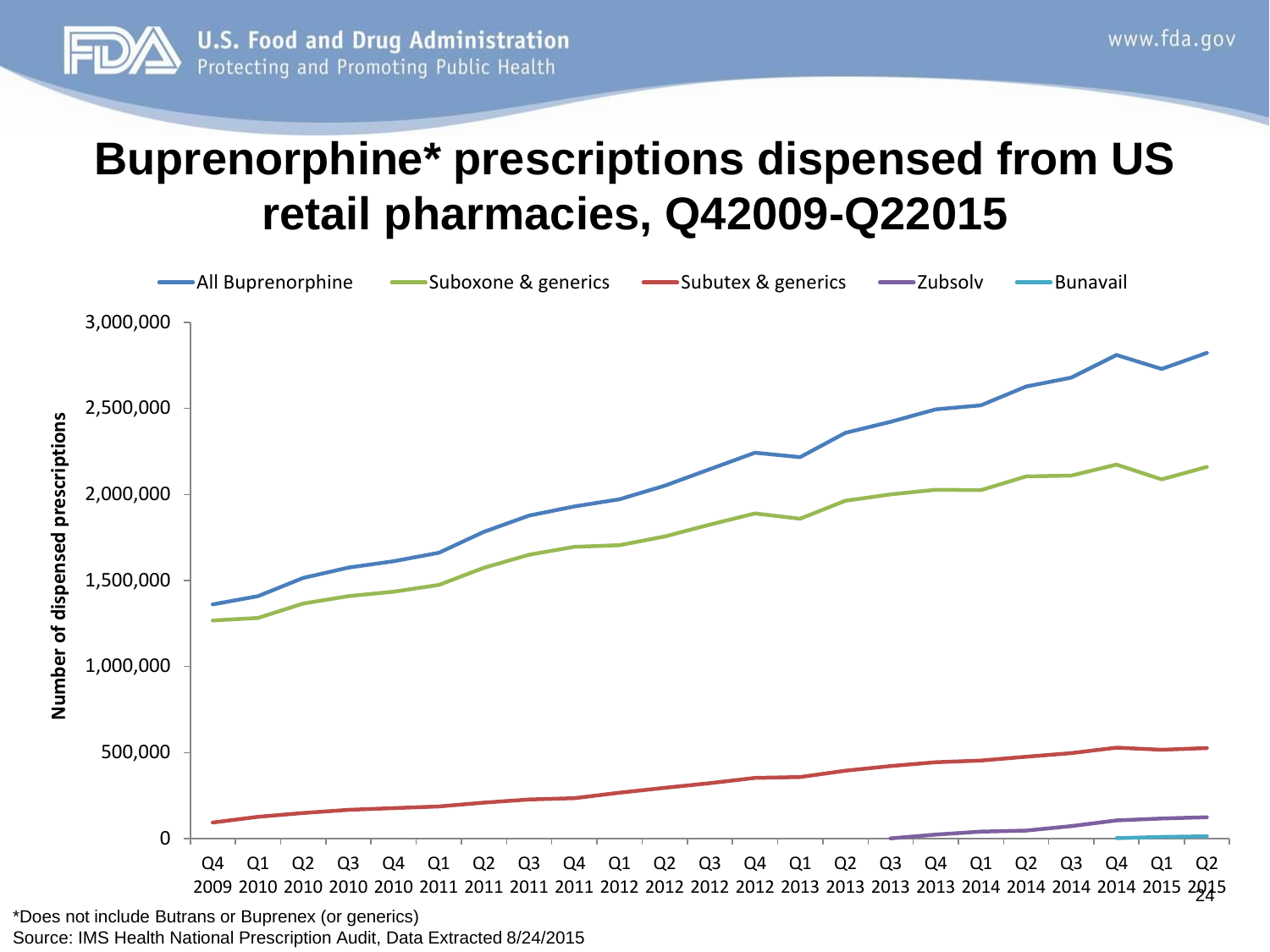

#### **dispensed from US retail pharmacies by specialty, Percentage of buprenorphine\* prescriptions 2010 vs 2014**

2010 2014



Source: IMS Health National Prescription Audit, Data Extracted 8/24/2015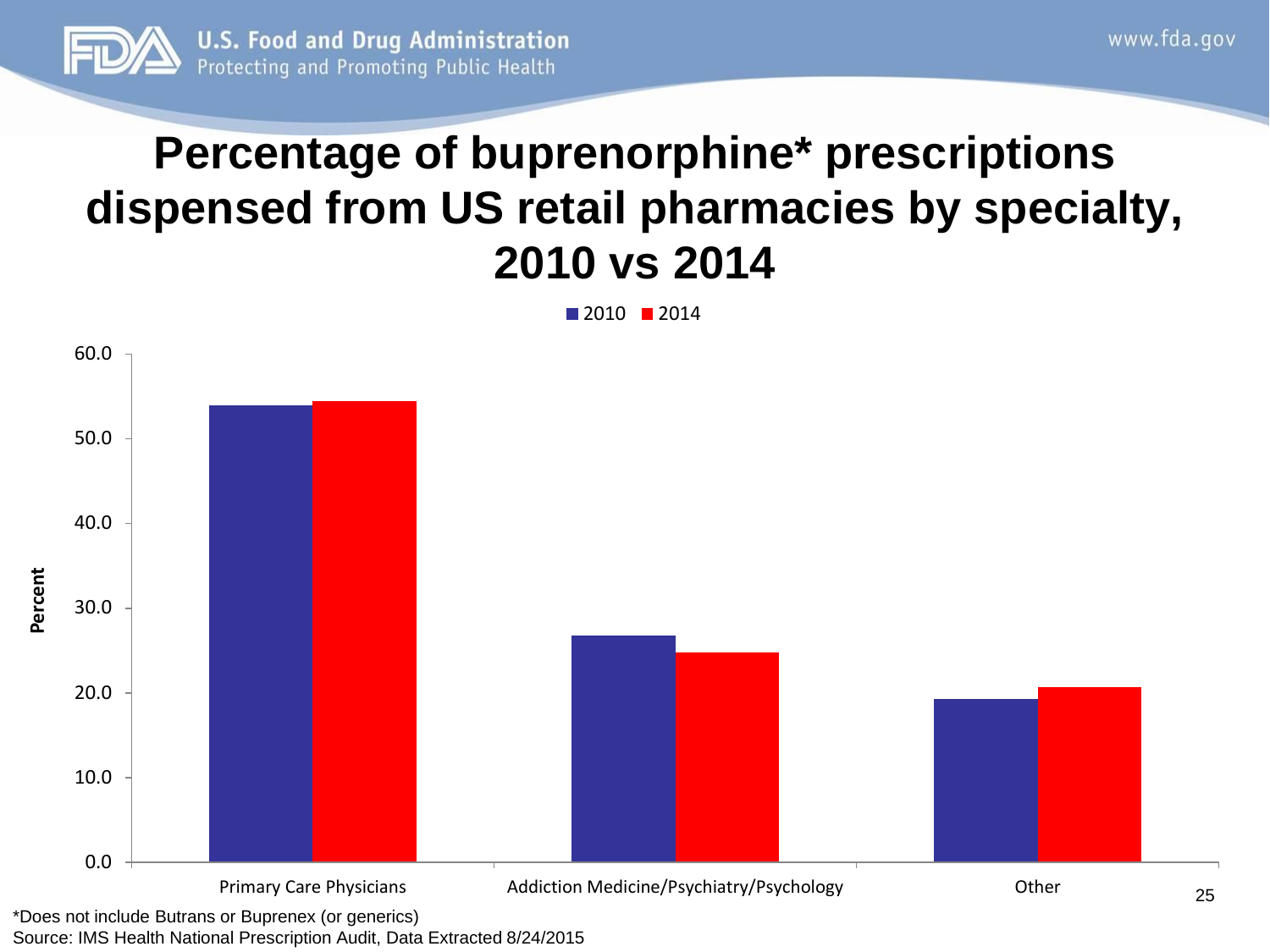

#### **Naltrexone\* prescriptions dispensed from US retail pharmacies, Q42009-Q22015** +



 \* Naltrexone is also approved for use in alcohol dependence. Thus, not all prescriptions were used for opioid dependence +The number of prescriptions dispensed for Vivitrol from specialty pharmacies is approximately 3-4x that from US retail pharmacies. Source: IMS Health National Prescription Audit, Data Extracted 8/24/2015 26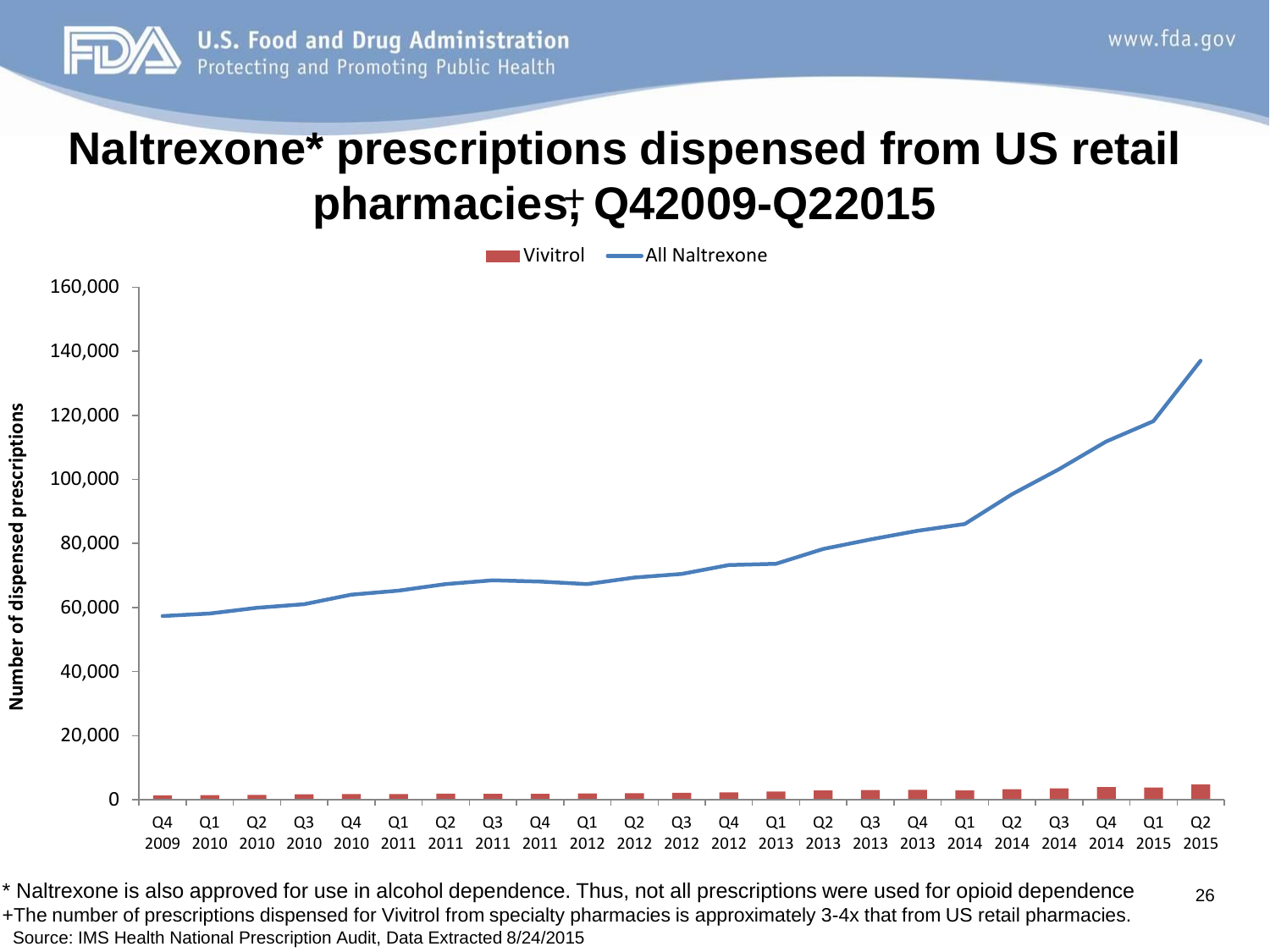

#### **from US retail pharmacies+ by specialty, Percentage of naltrexone\* prescriptions dispensed 2010 vs 2014**

 $\blacksquare$  2010  $\blacksquare$  2014



 Source: IMS Health National Prescription Audit, Data Extracted 8/24/2015 \* Naltrexone is also approved for use in alcohol dependence. Thus, not all prescriptions were used for opioid dependence +The number of prescriptions dispensed for Vivitrol from specialty pharmacies is approximately 3-4x that from US retail pharmacies. 27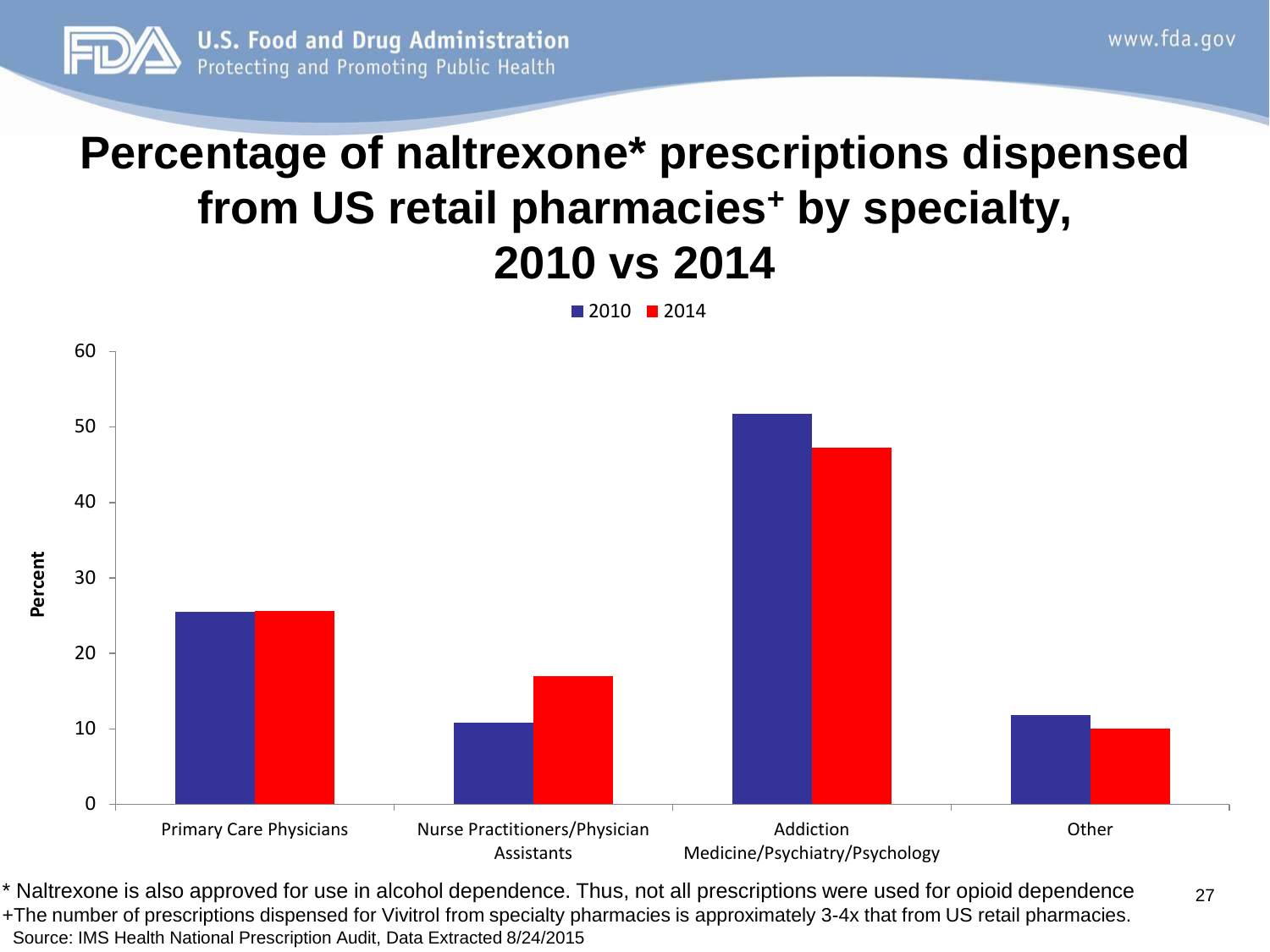

### **Conclusions**

- The number of prescriptions dispensed for opioid analgesics has declined in recent years
- The number of prescriptions dispensed for benzodiazepines has been relatively consistent
- • The number of prescriptions dispensed for stimulants has increased in recent years
- The number of prescriptions dispensed for both naltrexone and buprenorphine has increased in recent years
- There is variation in prescribing by provider specialty and patient gender and age across the examined drug classes and the set of  $28$